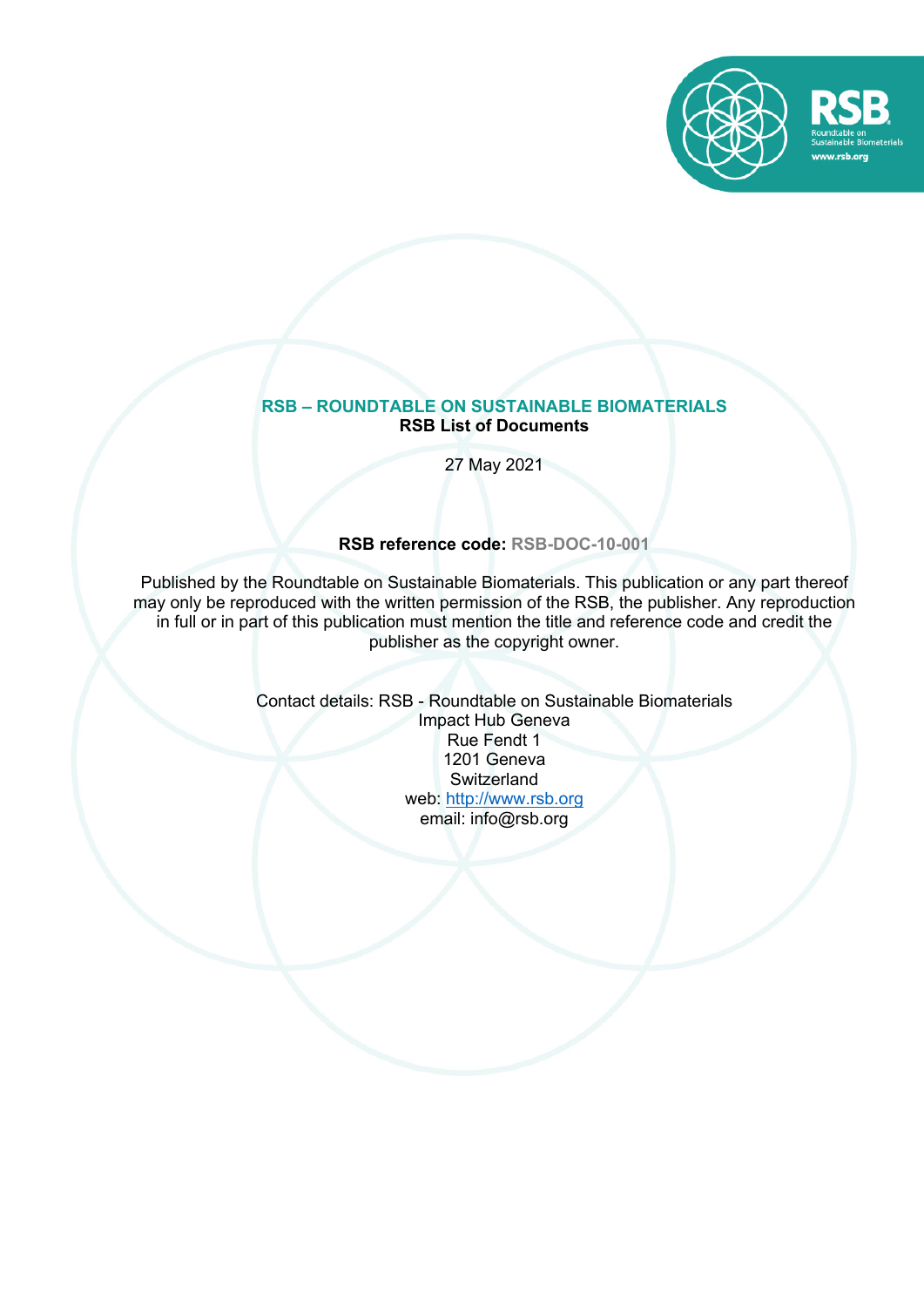

# **List of Documents (General Documents)**

| Reference code        | <b>Version</b> | <b>Date</b>     | <b>RSB Document</b>                                                                                                        |
|-----------------------|----------------|-----------------|----------------------------------------------------------------------------------------------------------------------------|
| RSB-STD-01-001        | 3.0            | <b>Nov 2016</b> | RSB Principles & Criteria                                                                                                  |
| RSB-STD-01-002        | 1.3            | May 2020        | <b>RSB Glossary of Terms</b>                                                                                               |
| <b>RSB-STD-15-001</b> | 2.1            | Mar 2011        | RSB Standard for adaptation<br>to crop specific conditions                                                                 |
| RSB-STD-15-002        | 2.1            | Mar 2011        | <b>RSB Standard for adaptation</b><br>to geographic conditions                                                             |
| RSB-STD-15-003        | 2.1            | Mar 2011        | RSB Standard for adaptation<br>to biomass production<br>standards                                                          |
| <b>RSB-PRO-15-001</b> | 3.2            | Jan 2020        | <b>RSB Procedure for</b><br>Development and<br><b>Modification of RSB</b><br>Standards, RSB Procedures<br>and RSB Guidance |
| RSB-PRO-01-001        | 1.0            | <b>Jun 2014</b> | <b>RSB Phase-in Procedure</b>                                                                                              |
| RSB-PRO-20-001        | 3.2            | May 2020        | <b>RSB Chain of Custody</b><br>Procedure                                                                                   |
| <b>RSB-PRO-30-001</b> | 3.2            | May 2020        | <b>RSB Procedure for</b><br>Operators taking part in RSB<br><b>Certification Systems</b><br>(Participating Operators)      |
| RSB-PRO-50-001        | 3.5            | May 2020        | <b>RSB Procedure on</b><br><b>Communications and Claims</b>                                                                |
| RSB-PRO-60-001        | 3.3            | May 2021        | <b>RSB Procedure for risk</b><br>management                                                                                |
| RSB-PRO-65            | 3.1            | Aug 2016        | <b>RSB Grievance Procedure</b>                                                                                             |
| RSB-PRO-70-001        | 3.8            | Aug 2020        | <b>RSB Procedure for</b><br><b>Certification Bodies and</b><br><b>Auditors</b>                                             |
| RSB-PRO-75-001        | 3.1            | Feb 2018        | <b>RSB Procedure for</b><br><b>Accreditation Bodies</b>                                                                    |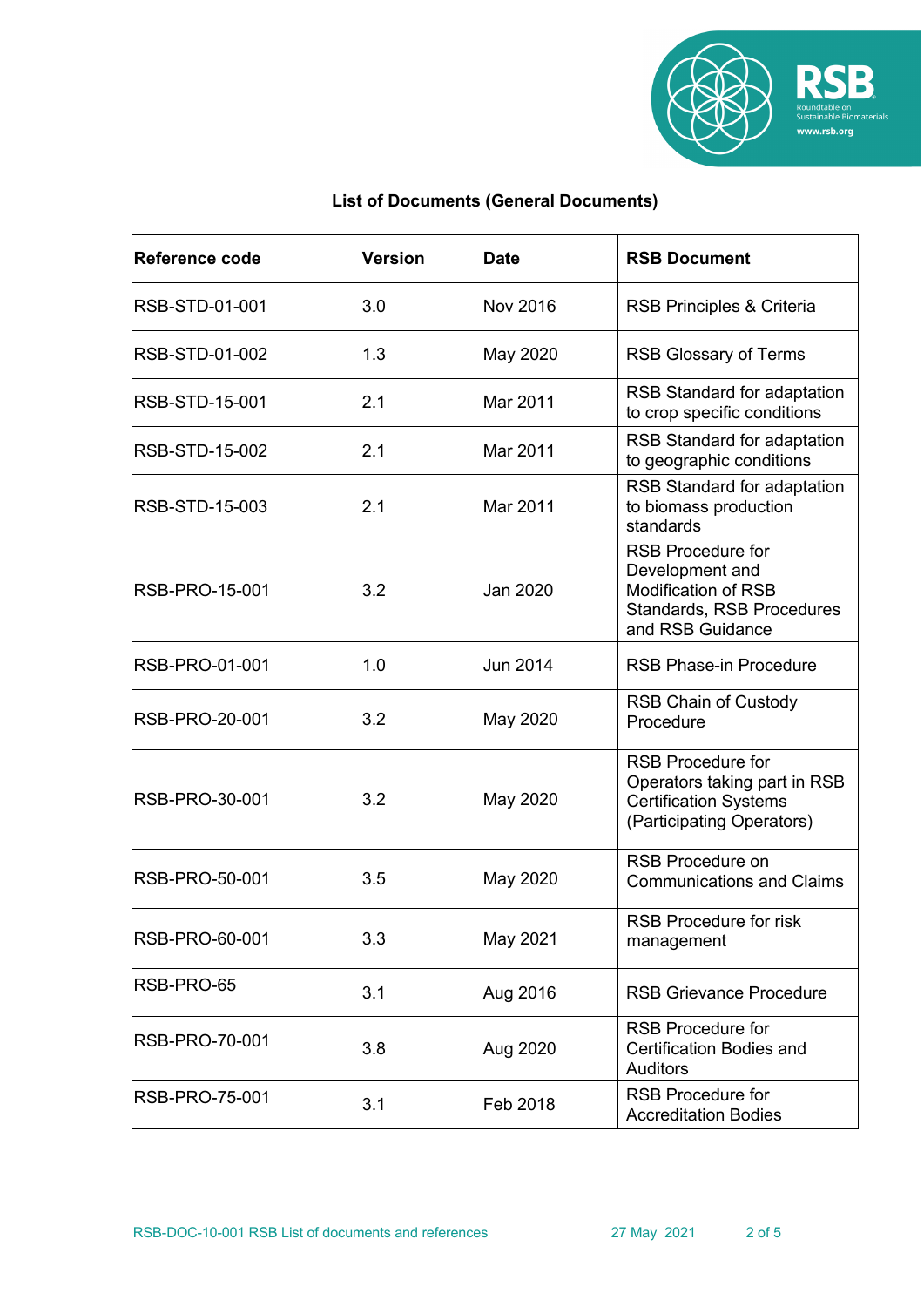

| RSB-GUI-01-002-01        | 3.0 | Aug 2017 | <b>RSB Impact Assessment</b><br><b>Guidelines</b>                                                                              |
|--------------------------|-----|----------|--------------------------------------------------------------------------------------------------------------------------------|
| RSB-GUI-01-002-02        | 2.8 | Jan 2018 | <b>RSB Screening Tool</b>                                                                                                      |
| <b>RSB-GUI-01-005-01</b> | 3.0 | Jan 2018 | <b>RSB Social Impact</b><br>Assessment (SIA) Guidelines                                                                        |
| RSB-GUI-01-005-02        | 3.0 | Jan 2018 | <b>Rural and Social</b><br><b>Development Guidelines</b>                                                                       |
| RSB-GUI-01-006-01        | 3.0 | Jan 2018 | <b>Food Security Assessment</b><br>Guidelines                                                                                  |
| RSB-GUI-01-007-01        | 3.0 | Jan 2018 | <b>Conservation Impact</b><br><b>Assessment Guidelines</b>                                                                     |
| RSB-GUI-01-008-01        | 3.0 | Jan 2018 | Soil Impact Assessment<br>Guidelines                                                                                           |
| RSB-GUI-01-008-02        | 1.0 | Nov 2017 | <b>RSB Certification Protocol</b><br>and Guidance for Harvesting<br>Corn Stover as a Feedstock<br>for Biofuels or Bio-products |
| RSB-GUI-01-009-01        | 3.0 | Jan 2018 | <b>RSB Water Impact</b><br><b>Assessment Guidelines</b>                                                                        |
| RSB-GUI-01-012-01        | 3.0 | Jan 2018 | <b>Land Rights Guidelines</b>                                                                                                  |

# **List of Documents (RSB Global Standard)**

| Reference code        | <b>Version</b> | Date      | <b>RSB Document</b>                                                                                                           |
|-----------------------|----------------|-----------|-------------------------------------------------------------------------------------------------------------------------------|
| <b>RSB-STD-01-010</b> | 2.3            | lFeb 2020 | <b>RSB Standard for Advanced</b><br>lFuels                                                                                    |
| RSB-STD-01-003-01     | 2.3            | Aug 2017  | IRSB GHG Calculation<br>Methodology                                                                                           |
| RSB-STD-01-003-02     | 2.1            | May 2011  | <b>IRSB Fossil Fuel Baseline</b><br><b>GHG Calculation Methodology</b>                                                        |
| <b>RSB-STD-02-001</b> | 2.0            | Dec 2018  | <b>IRSB Standard for Advanced</b><br>Products (previous version:<br><b>RSB Standard for Certification</b><br>of Bio-Products) |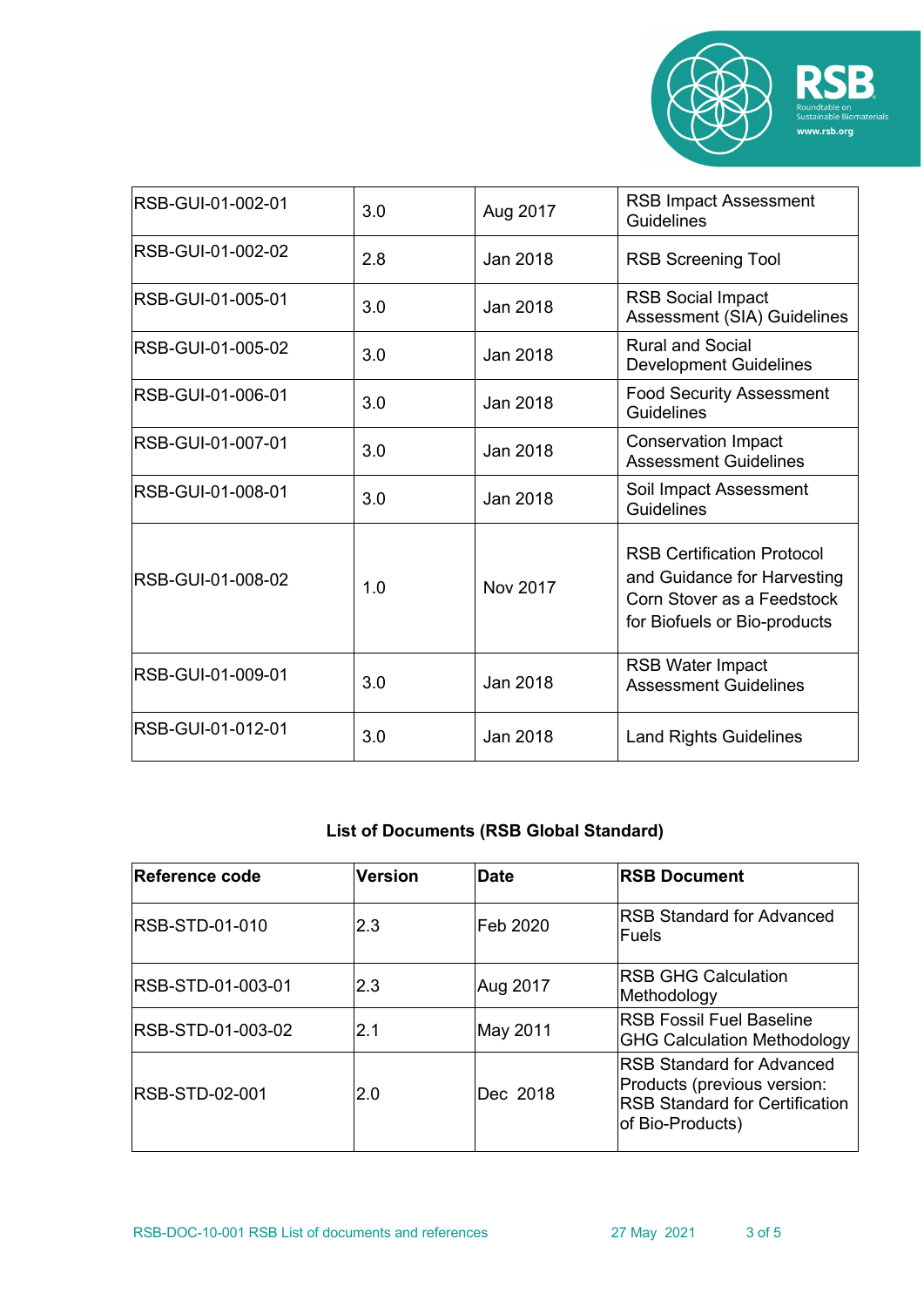

| <b>RSB-STD-03-001</b>  | 1.0 | Oct 2014        | <b>RSB Principles &amp; Criteria for</b><br><b>Smallholder Groups</b>     |
|------------------------|-----|-----------------|---------------------------------------------------------------------------|
| <b>RSB-STD-03-002</b>  | 1.1 | Sept 2014       | <b>IRSB Standard for Certification</b><br>of Smallholder Groups           |
| <b>IRSB-STD-04-001</b> | 0.3 | <b>Jun 2015</b> | <b>RSB Low ILUC Risk Biomass</b><br>Criteria and Compliance<br>Indicators |

## **List of Documents (RSB EU RED Standard)**

| Reference code        | <b>Version</b> | <b>Date</b> | <b>RSB Document</b>                                       |
|-----------------------|----------------|-------------|-----------------------------------------------------------|
| IRSB-STD-11-001       | 3.2            | Feb 2018    | <b>RSB Standard for EU market</b><br>laccess              |
| RSB-STD-11-001-01-010 | 1.2            | Feb 2018    | Consolidated RSB EU RED<br>Standard on waste and residues |
| RSB-STD-11-001-20-001 | l3.6           | Feb 2018    | Consolidated RSB EU RED Chain<br>of Custody Standard      |

# **List of Documents (RSB Japan FIT Standard)**

| Reference code         | Version | Date       | <b>RSB Document</b>               |
|------------------------|---------|------------|-----------------------------------|
| <b>IRSB-STD-13-001</b> | 1.0     | April 2020 | <b>RSB Standard for Japan FIT</b> |

### **List of Documents (RSB ICAO Corsia Standard)**

| <b>Reference code</b>  | Version | Date                  | <b>RSB Document</b>                  |
|------------------------|---------|-----------------------|--------------------------------------|
| <b>IRSB-STD-12-001</b> |         | <b>IDecember 2020</b> | <b>IRSB Standard for ICAO CORSIA</b> |